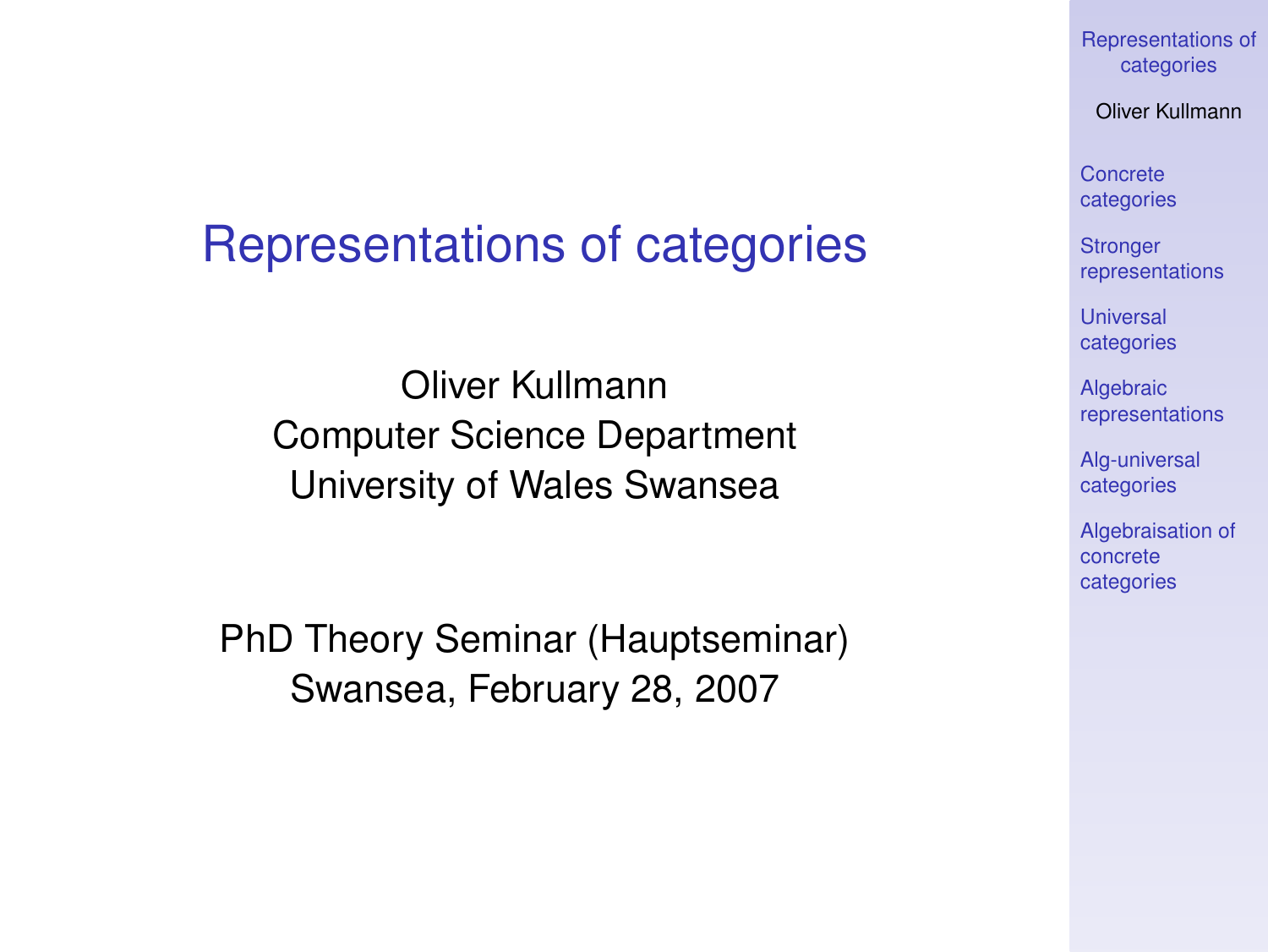# Introduction: The questions

The topics of this talk are:

- Which categories are **concrete** (more precisely, can be made concrete)?
- Are there *most general* concrete categories (which enable good representations of all concrete categories)?
- Which categories are **algebraic** (more precisely, can be made algebraic)?
- Are there *most general* algebraic categories (which enable good representations of all algebraic categories)?
- Is every concrete category algebraic (i.e., can be made algebraic)?

[Representations of](#page-0-0) categories

Oliver Kullmann

Concrete [categories](#page-4-0)

**Stronger** [representations](#page-9-0)

**Universal** [categories](#page-11-0)

**Algebraic** [representations](#page-12-0)

[Alg-universal](#page-15-0) categories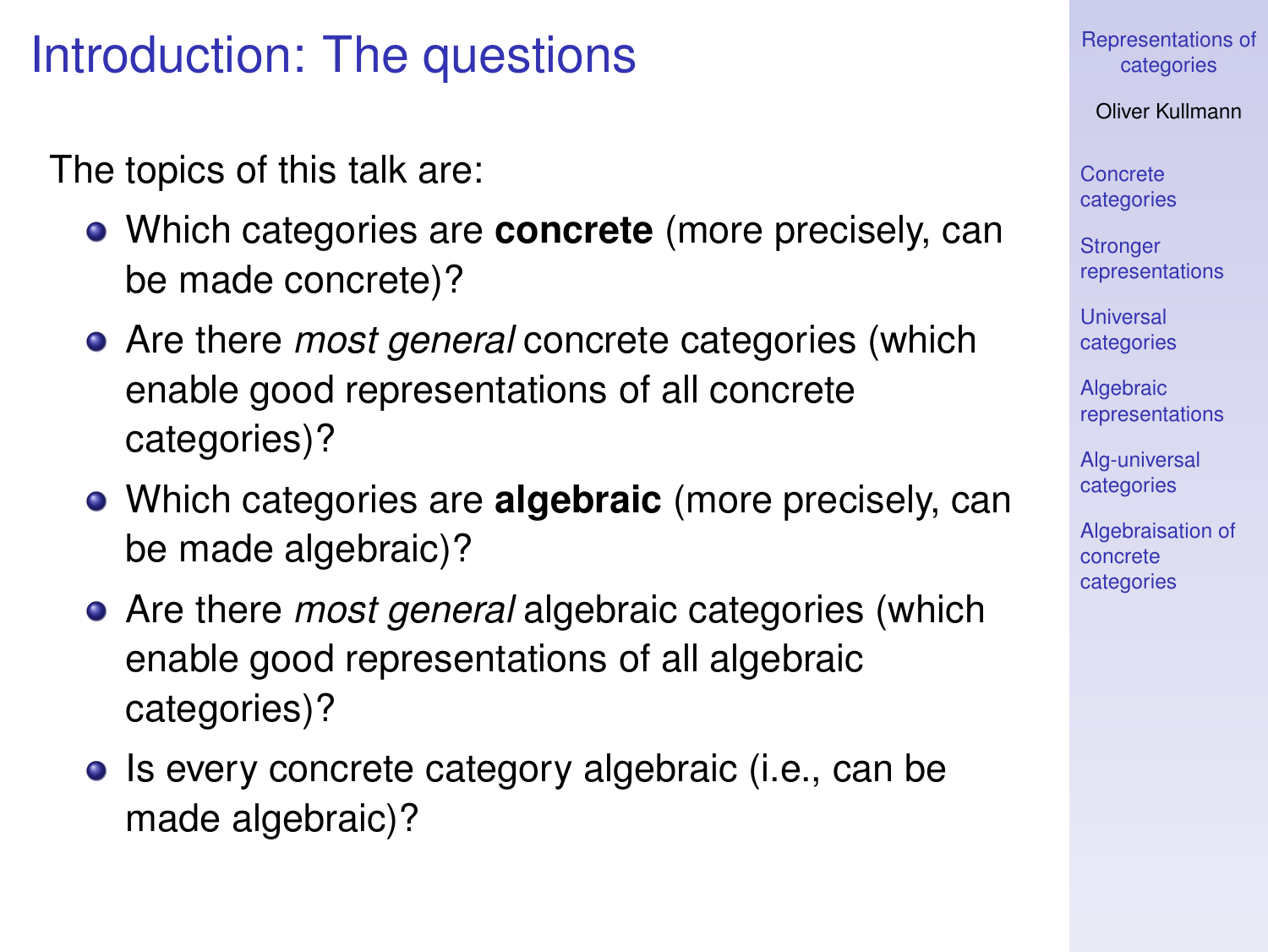# Introduction: The answers

We will see:

- There are always non-concretisable categories.
- There are natural most general concrete categories.
- There are natural most general algebraic categories.
- By definition every algebraic category is concrete: Whether every concrete category is algebraic depends on the universe.

[Representations of](#page-0-0) categories

Oliver Kullmann

Concrete [categories](#page-4-0)

**Stronger** [representations](#page-9-0)

**Universal** [categories](#page-11-0)

**Algebraic** [representations](#page-12-0)

[Alg-universal](#page-15-0) categories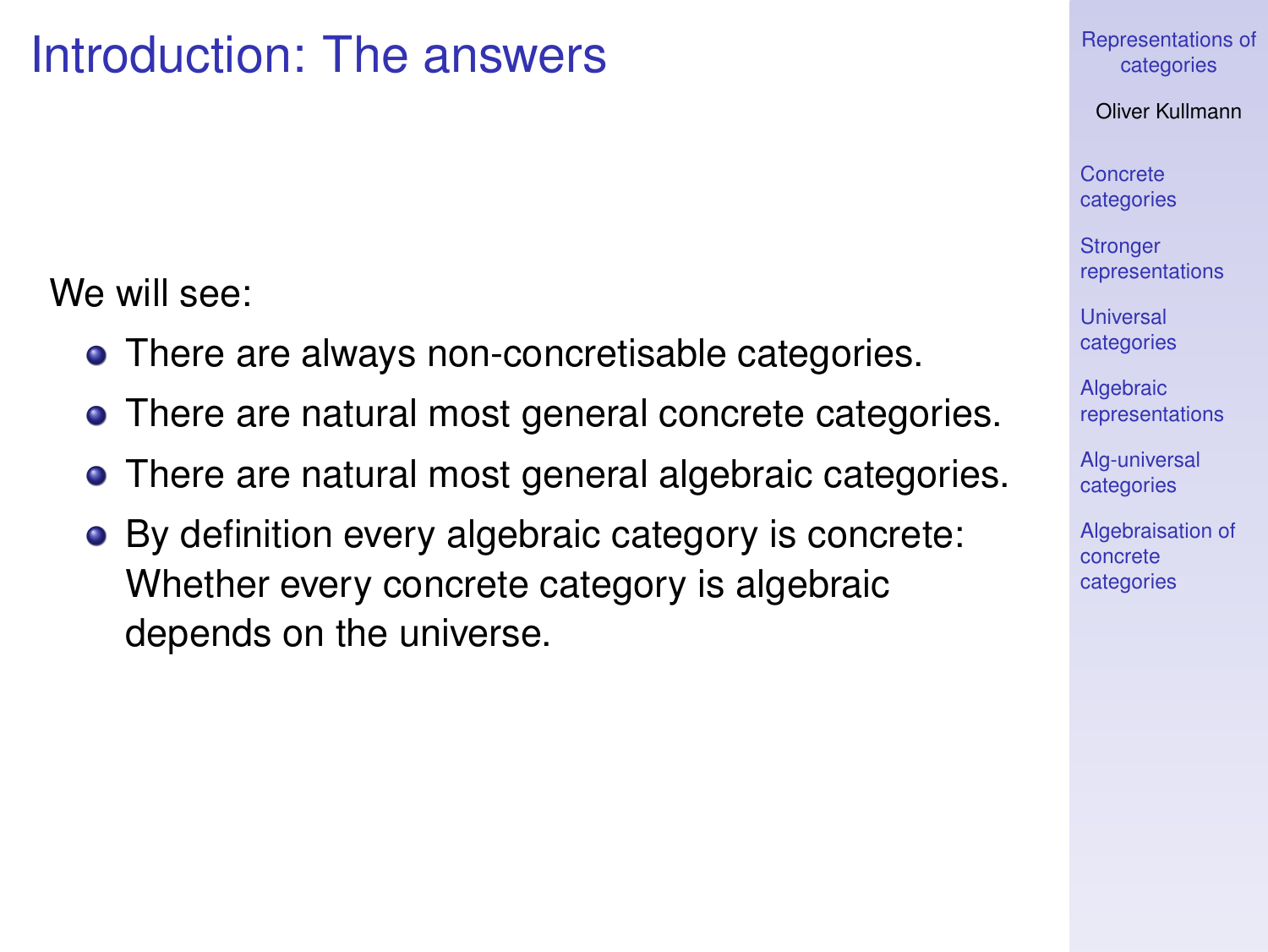# **Overview**



- [Concrete categories](#page-4-0)
- 2 [Stronger representations](#page-9-0)
- 3 [Universal categories](#page-11-0)
- 4 [Algebraic representations](#page-12-0)
- 5 [Alg-universal categories](#page-15-0)



[Representations of](#page-0-0) categories

Oliver Kullmann

Concrete [categories](#page-4-0)

**Stronger** [representations](#page-9-0)

Universal [categories](#page-11-0)

**Algebraic** [representations](#page-12-0)

[Alg-universal](#page-15-0) categories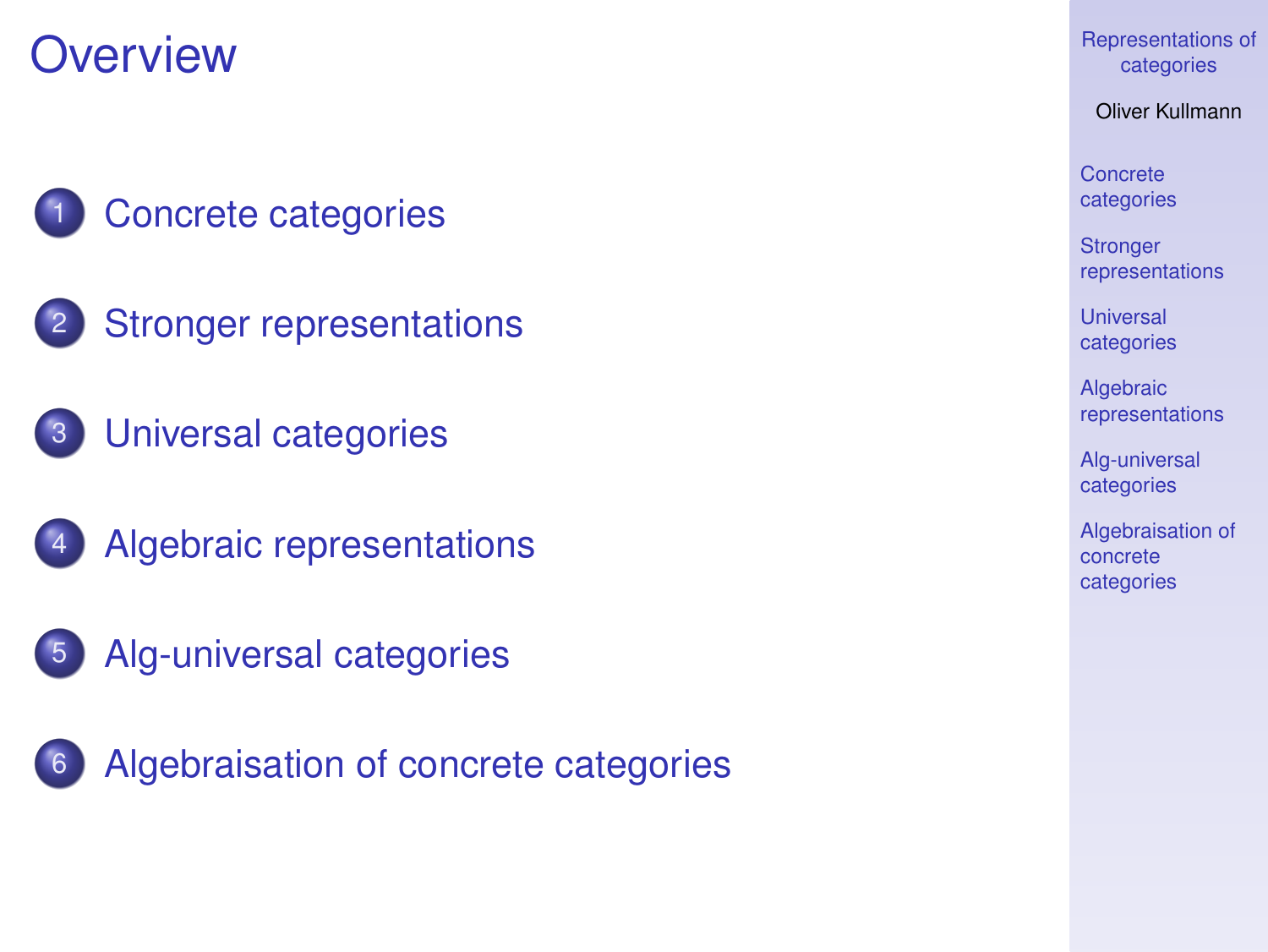## Concretisation

- $\bullet$  A concrete category over a category  $\odot$  is a pair  $({\mathfrak C}, V)$ , where  ${\mathfrak C}$  is a category and  $V : {\mathfrak C} \to {\mathfrak S}$  is a faithful functor.
- A concrete category is a concrete category over SET.
- A category C is **concretisable** if there exists a functor V such that  $(\mathfrak{C}, V)$  is a concrete category.
- <span id="page-4-0"></span>• Examples of concretisable categories are  $\mathfrak{CAT}$  and  $CCE^t$ .

Which categories are concretisable ?!

[Representations of](#page-0-0) categories

Oliver Kullmann

Concrete [categories](#page-4-0)

**Stronger** [representations](#page-9-0)

Universal [categories](#page-11-0)

**Algebraic** [representations](#page-12-0)

[Alg-universal](#page-15-0) categories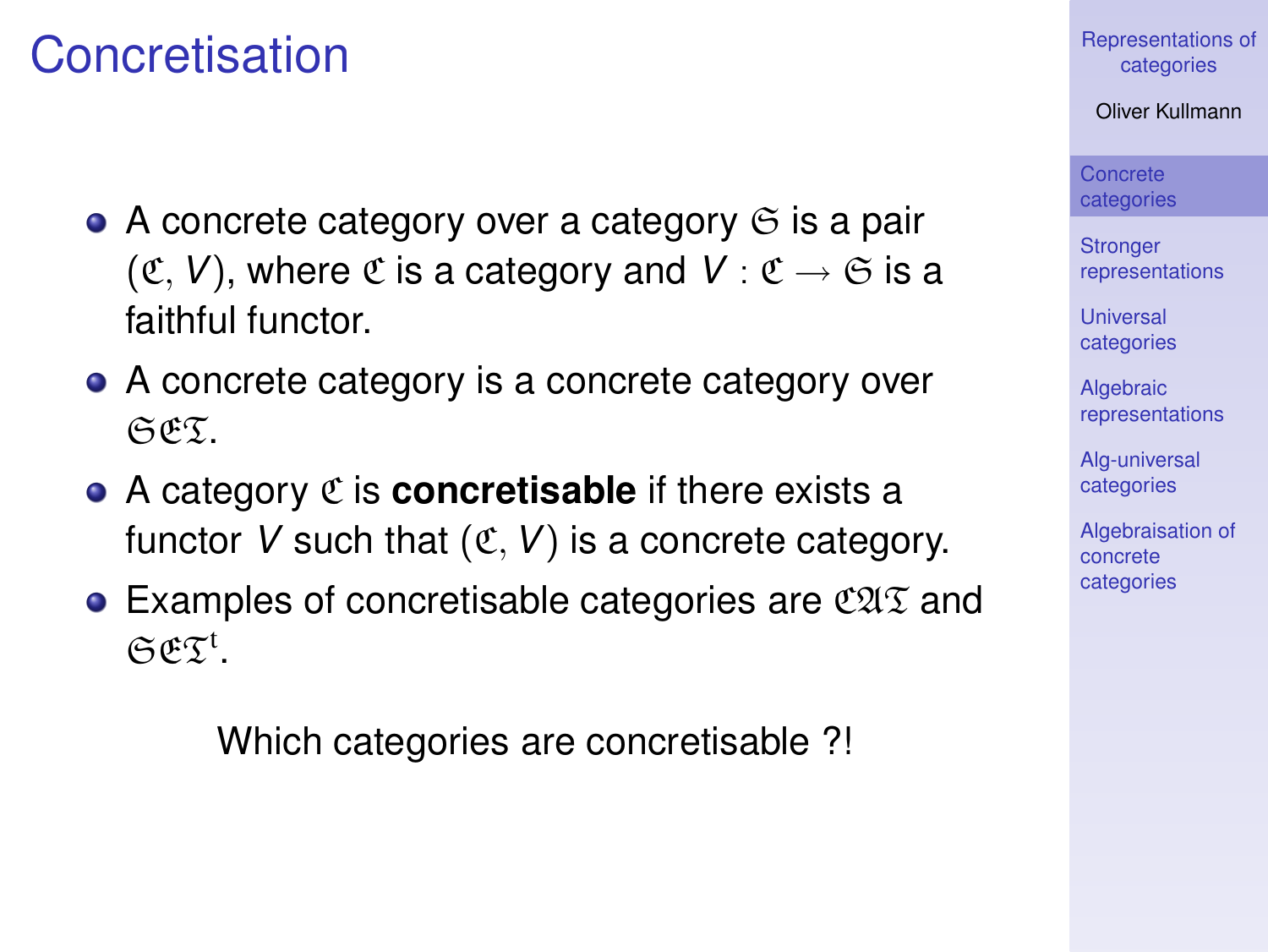## Three sizes of categories

Recall that categories come in three sizes:

- <sup>1</sup> small categories
- <sup>2</sup> large categories with small morphism sets
- large categories with large morphism sets.

The third type is definitely not concretisable. Our aim is to solve the question for the first two types.

[Representations of](#page-0-0) categories

Oliver Kullmann

Concrete [categories](#page-4-0)

**Stronger** [representations](#page-9-0)

**Universal** [categories](#page-11-0)

**Algebraic** [representations](#page-12-0)

[Alg-universal](#page-15-0) categories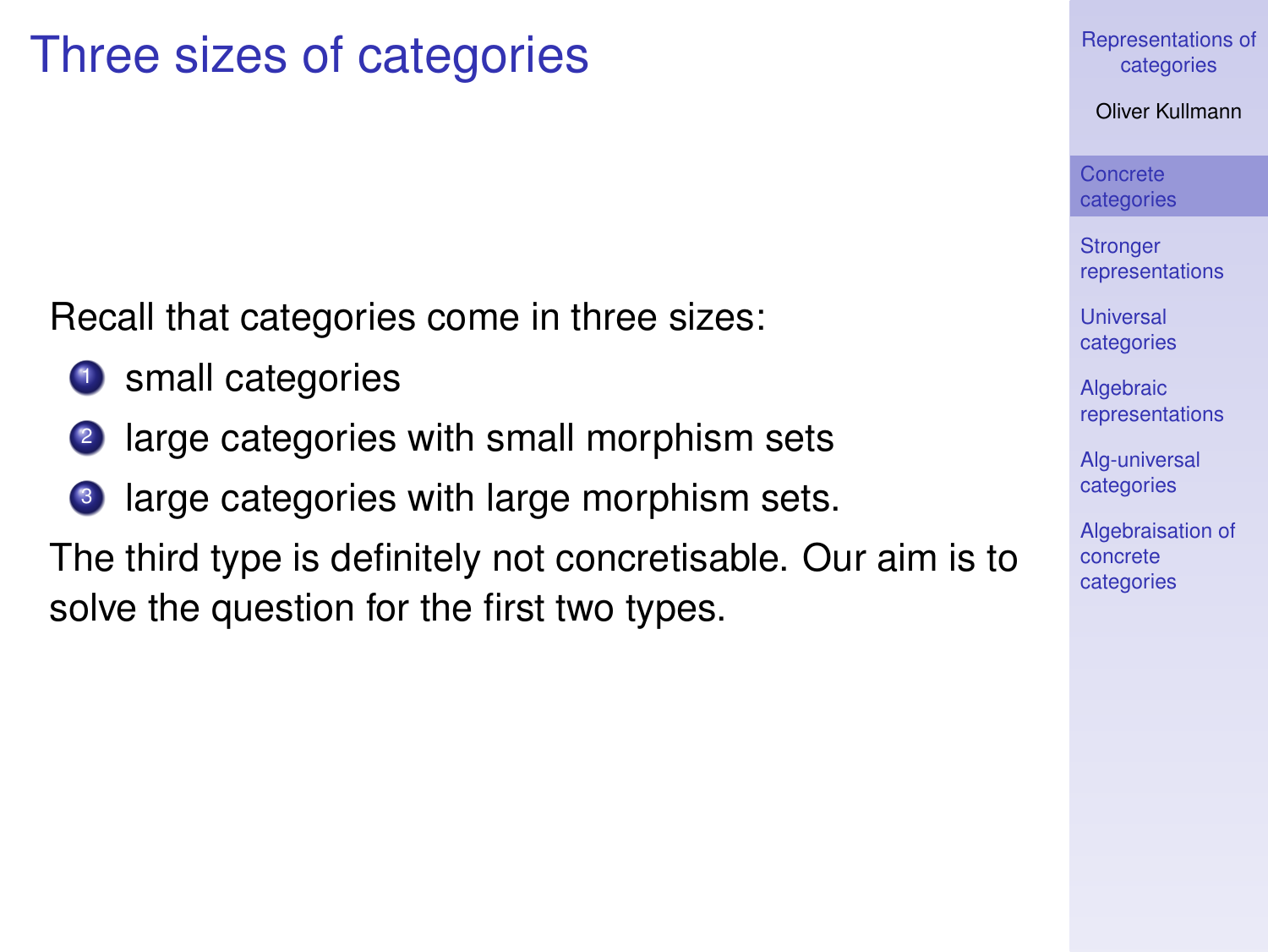# General remarks on concretisation

- G-Concretisable categories for a concretisable category  $\Im$  are again concretisable; we obtain all concretisable categories iff  $\Im \mathfrak{E} \mathfrak{T}$  is  $\Im$ -concretisable.
- A category is concretisable iff it is *embedabble* into  $CCE$ , that is, iff it is isomorphic to a subcategory of  $\Im \mathfrak{E}$ . The embedding can be done in such a way that all image sets are non-empty and disjoint.
- Asking for a *full embedding* into SET is too strong; for example a category  $\mathfrak C$  with objects *A*, *B*,  $C \in Ob<sub>i</sub>(\mathfrak{C})$  such that

 $|Mor(B, C)| = 2, |Mor(A, B)| \ge 2$ 

has no full embedding into SET since for sets *X*,*Y* with  $|Y^X| = 2$  we have  $|X| = 1$  and  $|Y| = 2$ .

[Representations of](#page-0-0) categories

Oliver Kullmann

Concrete [categories](#page-4-0)

**Stronger** [representations](#page-9-0)

**Universal** [categories](#page-11-0)

**Algebraic** [representations](#page-12-0)

[Alg-universal](#page-15-0) categories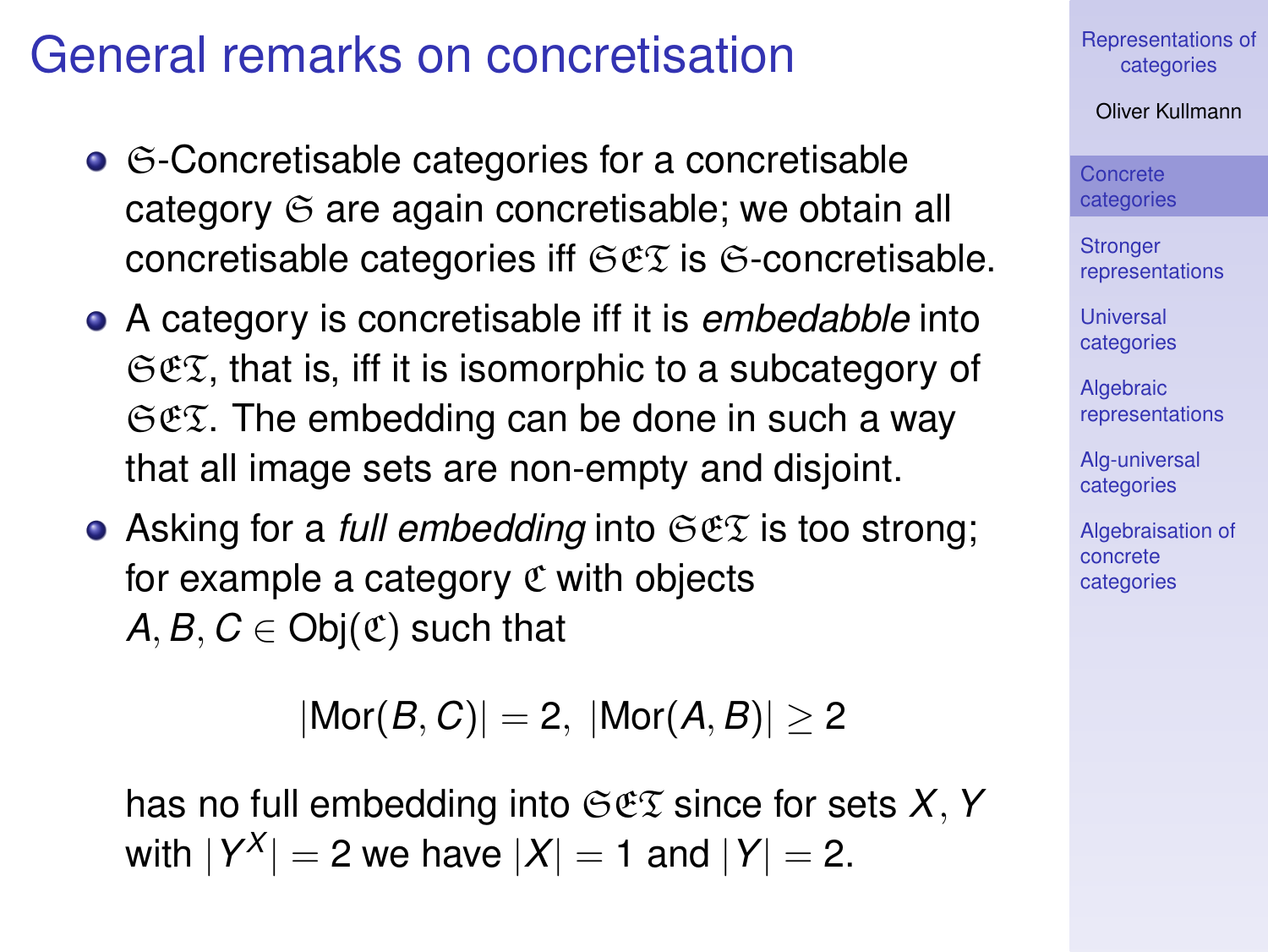# Small categories are concretisable

Consider a small category C:

 $\bullet$  for *X* ∈ Obj $(\mathfrak{C})$  let

*V*(*X*) := {*f* ∈ Mor( $\mathfrak{C}$ ) : cod(*f*) = *X* };

**o** for  $f: X \rightarrow Y$  in  $\mathfrak{C}$  let

$$
V(f):=(\eta\in V(X)\mapsto f\circ\eta\in V(Y)).
$$

(*V* is not just faithful, but is also an embedding with non-empty disjoint images.)

So concretisation is always possible in the next universe. This leaves open concretisation of large categories with small morphism sets.

[Representations of](#page-0-0) categories

Oliver Kullmann

Concrete [categories](#page-4-0)

**Stronger** [representations](#page-9-0)

**Universal** [categories](#page-11-0)

**Algebraic** [representations](#page-12-0)

[Alg-universal](#page-15-0) categories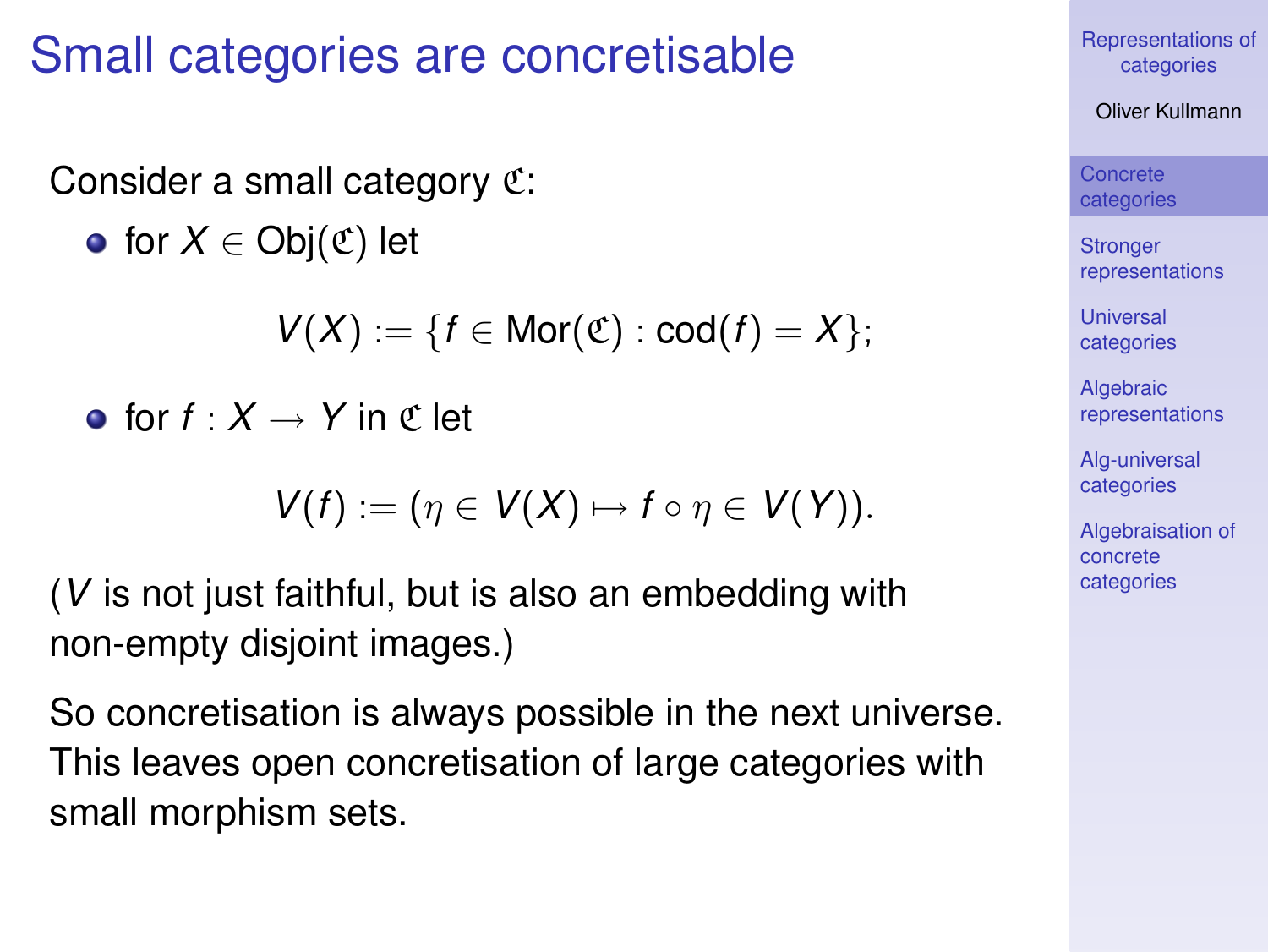# The solution

- Freyd and Isbell provided a necessary and sufficient criterion for a category to be concretisable. (This criterion solves the problem for a fixed category  $\mathfrak{S}\mathfrak{C}\mathfrak{T}_{\mathbb{U}}$  (that is, fixed universe U) and all other categories (possibly from larger universes); however combining categories from different universes seems not really appropriate.)
- In every universe there are non-concretisable categories. (Actually, there seem to be no natural examples?!)

The (pure) concretisation issue seems to be settled.

[Representations of](#page-0-0) categories

Oliver Kullmann

Concrete [categories](#page-4-0)

**Stronger** [representations](#page-9-0)

**Universal** [categories](#page-11-0)

**Algebraic** [representations](#page-12-0)

[Alg-universal](#page-15-0) categories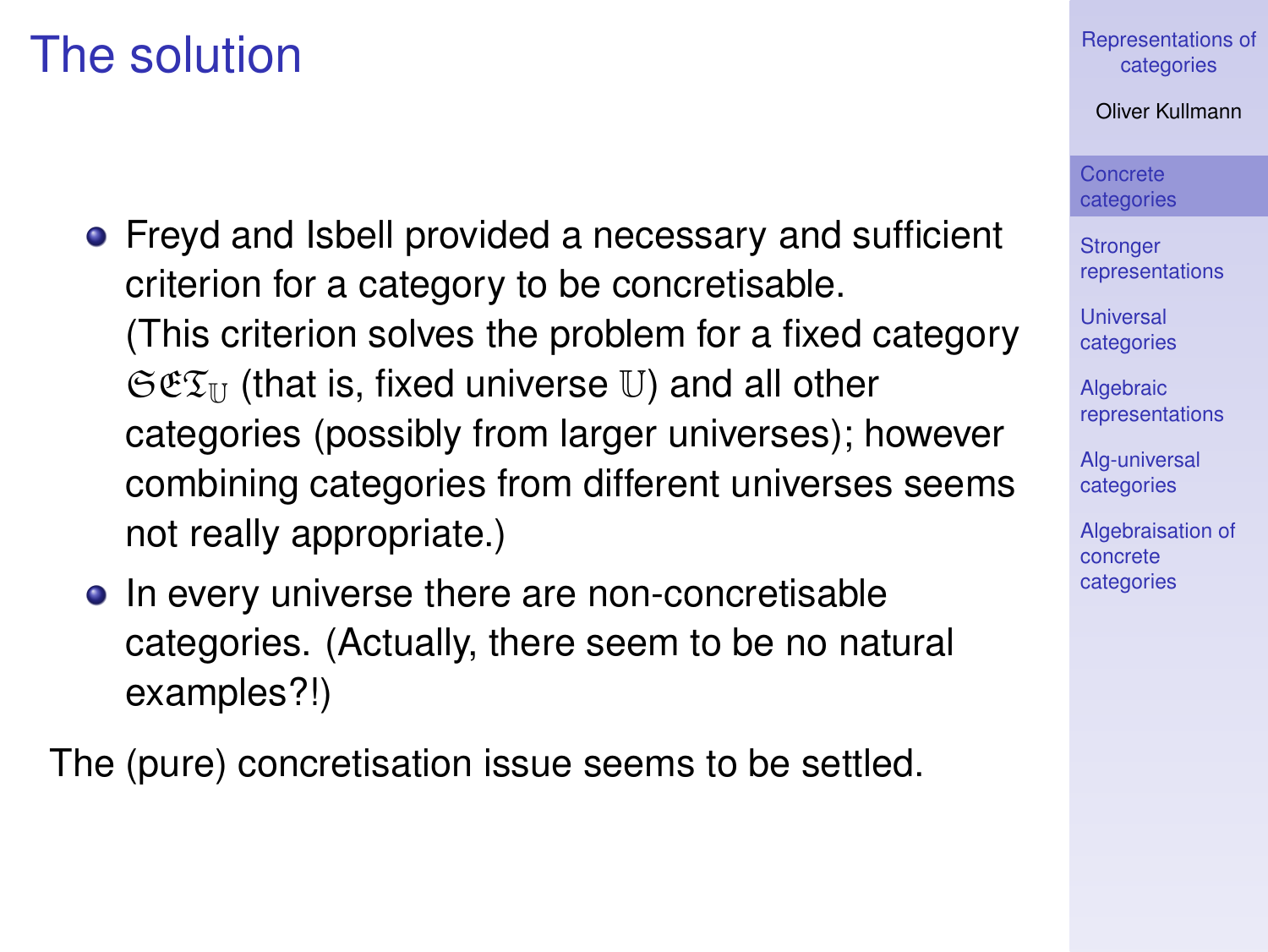# Full embeddings

- We we want to represent a category  $\mathfrak C$  not just by an embedding, but by a *full embedding* into some nice category  $G$  (that is,  $C$  shall be isomorphic to a full subcategory of  $\mathfrak{S}$ ).
- The framework for us is given by concretisable categories, i.e., we only want to represent concretisable categories.

A category C is called **universal** iff every concretisable category has a full embedding into C.

<span id="page-9-0"></span>(Remark: Categories like  $\Sigma \mathcal{D} \mathfrak{P}$  are not universal because of the constant morphisms, while  $\mathfrak{M} \mathfrak{M}$  is not universal because of the null morphisms — recall that discrete categories are concretisable.)

[Representations of](#page-0-0) categories

Oliver Kullmann

Concrete [categories](#page-4-0)

**Stronger** [representations](#page-9-0)

**Universal** [categories](#page-11-0)

**Algebraic** [representations](#page-12-0)

[Alg-universal](#page-15-0) categories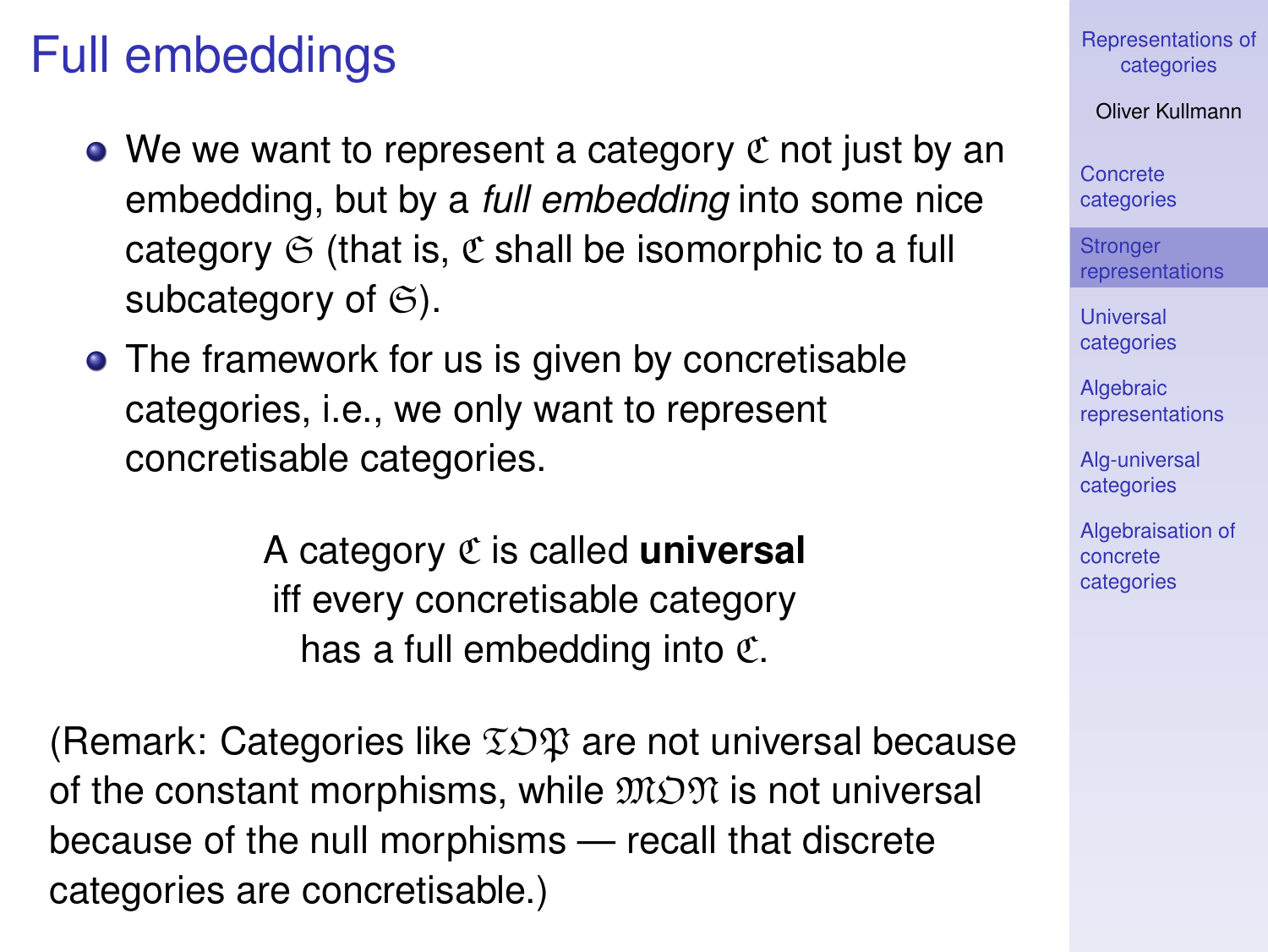# Isomorphism-closed subcategories

Consider a category  $\mathfrak C$ . Call a sub-category of  $\mathfrak C$ **isomorphism-closed** (abbreviated by "i-c") if it contains all objects isomorphic (in  $\mathfrak{C}$ ) to some object of that sub-category.

- $\bullet$  To specify a full subcategory of  $\mathfrak{C}$ , it suffices to specify any set of objects.
- Even nicer, to specify an i-c full subcategory it suffices just to specify the isomorphism types.

Accordingly we can consider **i-c full embeddings** instead of just full embeddings; this question seems to have received no attention in the literature, but as a little hobby I will consider it here to some degree.

[Representations of](#page-0-0) categories

Oliver Kullmann

Concrete [categories](#page-4-0)

**Stronger** [representations](#page-9-0)

**Universal** [categories](#page-11-0)

**Algebraic** [representations](#page-12-0)

[Alg-universal](#page-15-0) categories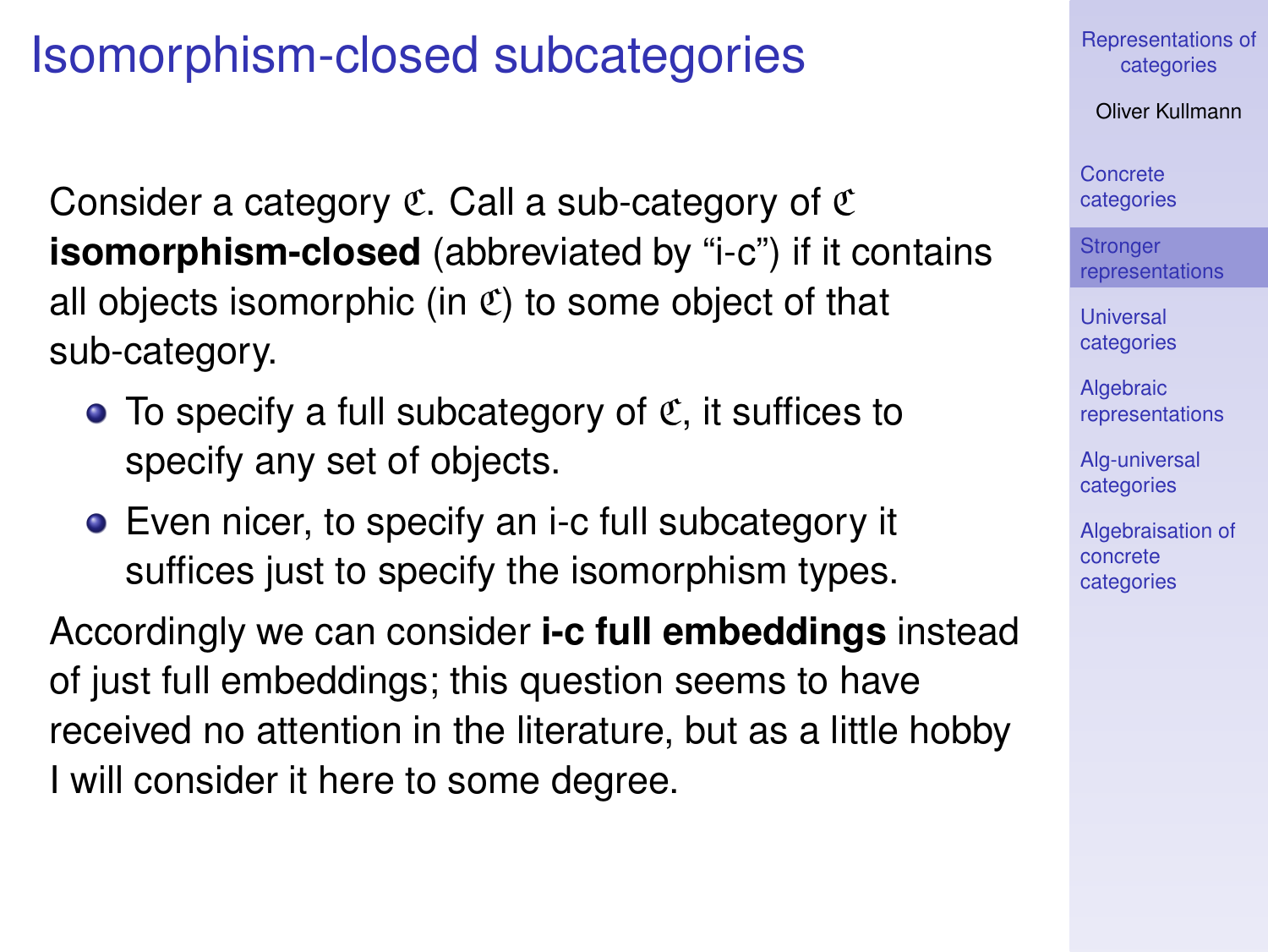## Two universal categories

The universal categories *S*(*P* <sup>+</sup>), *S*(*P* <sup>−</sup>) are as follows:

- $\bullet$  Objects are pairs  $(X, M)$ , where X is a set and  $M \in \mathbb{P}(\mathbb{P}(X))$  is a set system on X.
- **2** The morphisms  $f:(X, \mathbb{M}) \to (X', \mathbb{M}^{\prime})$  are maps  $f: X \rightarrow X'$ , "forward morphisms" in  $S(P^{+}),$  i.e.,

 $\forall A \in \mathbb{M} : f(A) \in \mathbb{M}'$ 

and "backward morphisms" in  $S(P^-)$ , i.e.,

 $\forall A' \in \mathbb{M}' : f^{-1}(A') \in \mathbb{M}.$ 

Both categories are obviously concretisable.

- $S(P^+)$  is the category of (arbitrary) hypergraphs with (possibly) infinite hyperedges.
- <span id="page-11-0"></span>*S*( $P^-$ ) contains the category of closure systems as an i-c full subcategory (which in turn contains  $\Sigma$  $\mathfrak{B}$ as an i-c full subcategory).

[Representations of](#page-0-0) categories

Oliver Kullmann

Concrete [categories](#page-4-0)

**Stronger** [representations](#page-9-0)

Universal [categories](#page-11-0)

**Algebraic** [representations](#page-12-0)

[Alg-universal](#page-15-0) categories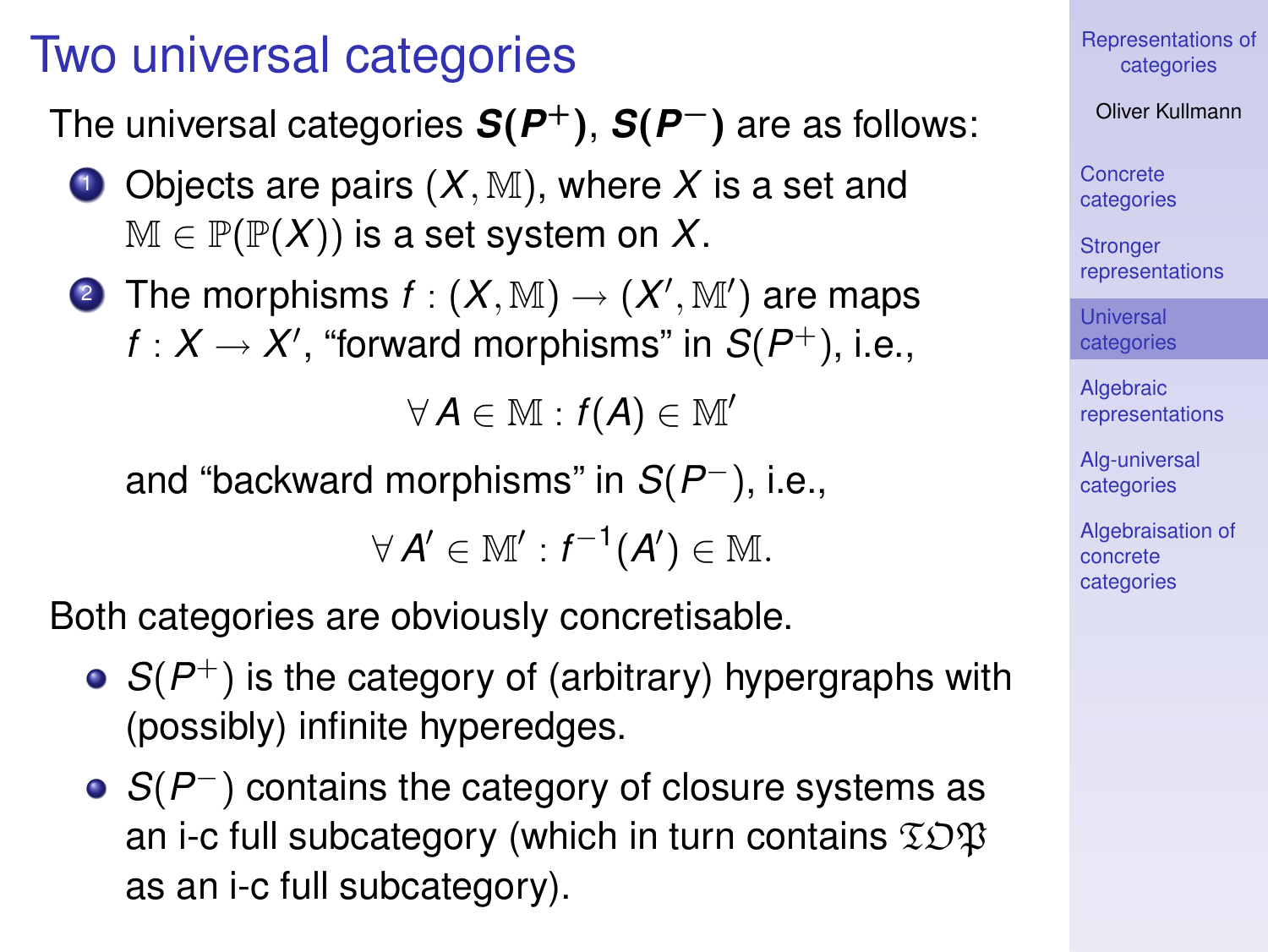# Algebraic categories

Now let's try to make get more specific representing categories.

- An **algebraic category** is a full subcategory of the category of all (single-sorted) algebraic structures of some given type (finitary algebraic operations, arbitrary many).
- To consider multi-sorted algebras does not add anything here.
- Since we allow arbitrary full subcategories, any axiomatically specified category of algebras is included here.

<span id="page-12-0"></span>Algebraic categories are concretisable. How special are they?

[Representations of](#page-0-0) categories

Oliver Kullmann

Concrete [categories](#page-4-0)

**Stronger** [representations](#page-9-0)

**Universal** [categories](#page-11-0)

**Algebraic** [representations](#page-12-0)

[Alg-universal](#page-15-0) categories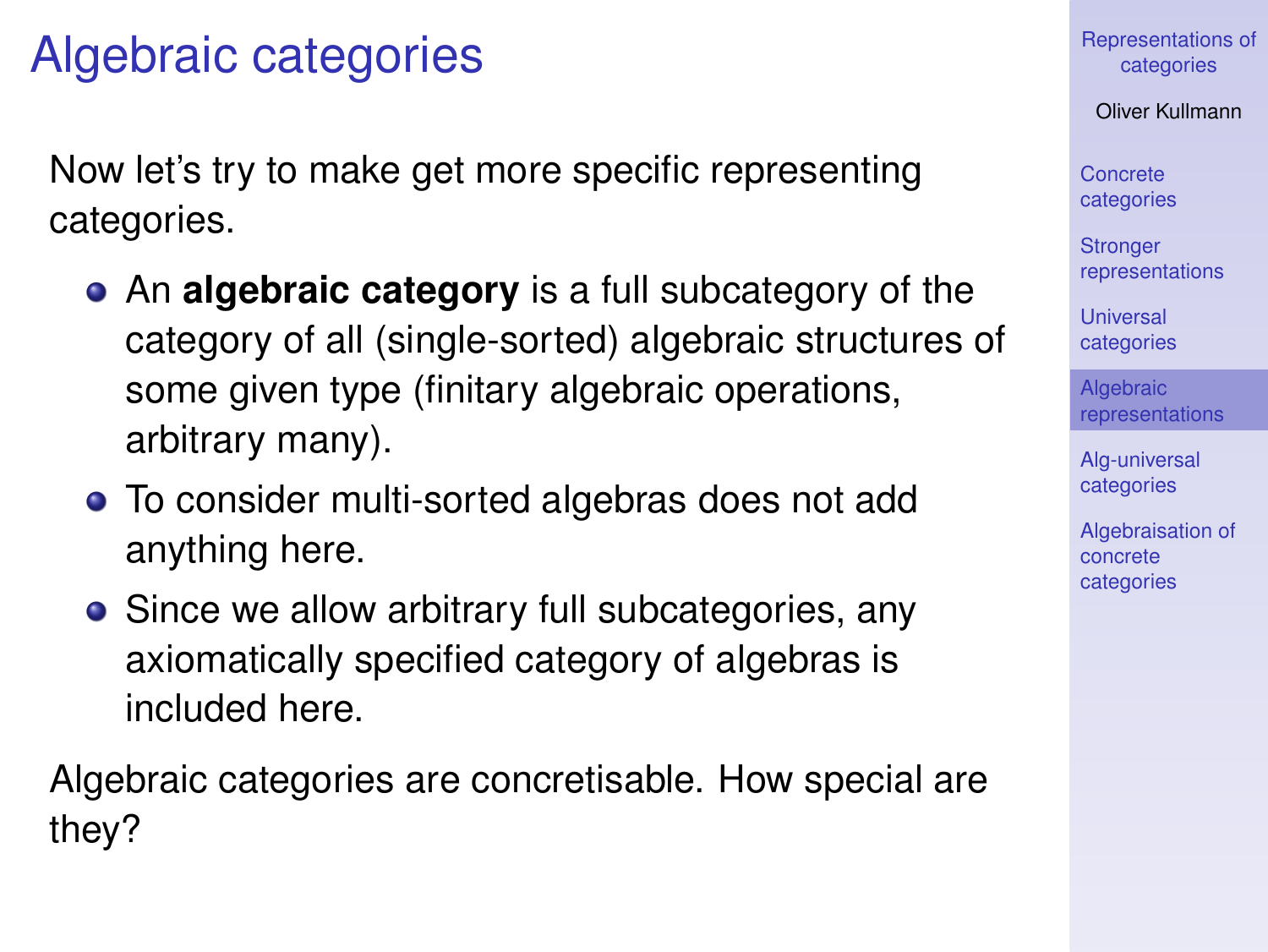# Semigroups and monoids

- $\bullet$  The category  $\mathfrak{S}\mathfrak{B}\mathfrak{R}$  of semigroups is algebraic.
- And so is the category  $\mathfrak{M} \mathfrak{O} \mathfrak{N}$  of monoids.

 $\mathfrak{M} \mathfrak{O} \mathfrak{N}$  has a non-full embedding into  $\mathfrak{S} \mathfrak{B} \mathfrak{R}$  (the forgetful functor). Is there also some full embedding ?!?

There is also a non-full embedding of  $\mathfrak{S}\mathfrak{BR}$  into  $\mathfrak{M} \mathfrak{OR}$ , given by adjoining a (new) neutral element. Here we see easily that there cannot be a full embedding, since for example

 $Mor_{\mathfrak{S}^{\beta}}((\mathbb{N}_{0}, +), (\mathbb{N}, +)) = \emptyset.$ 

[Representations of](#page-0-0) categories

Oliver Kullmann

Concrete [categories](#page-4-0)

**Stronger** [representations](#page-9-0)

**Universal** [categories](#page-11-0)

**Algebraic** [representations](#page-12-0)

[Alg-universal](#page-15-0) categories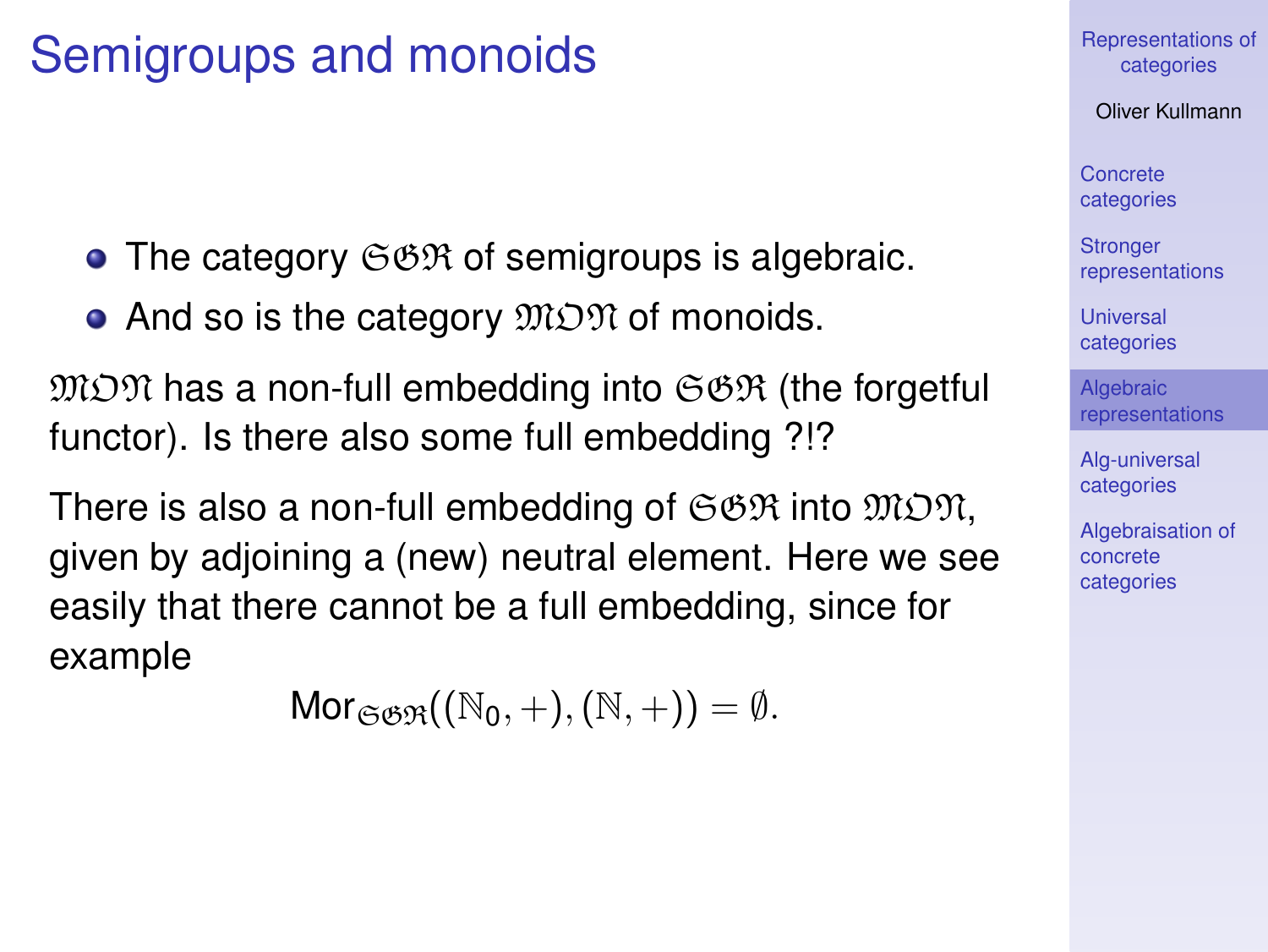As for concretisability we have (but this time no so easy to prove):

**Lemma** *Every small category is algebraic.*

So again, going to the next universe we can make a given category algebraic (using a large signature).

Could every concretisable category be algebraic?!

[Representations of](#page-0-0) categories

Oliver Kullmann

Concrete [categories](#page-4-0)

**Stronger** [representations](#page-9-0)

**Universal** [categories](#page-11-0)

**Algebraic** [representations](#page-12-0)

[Alg-universal](#page-15-0) categories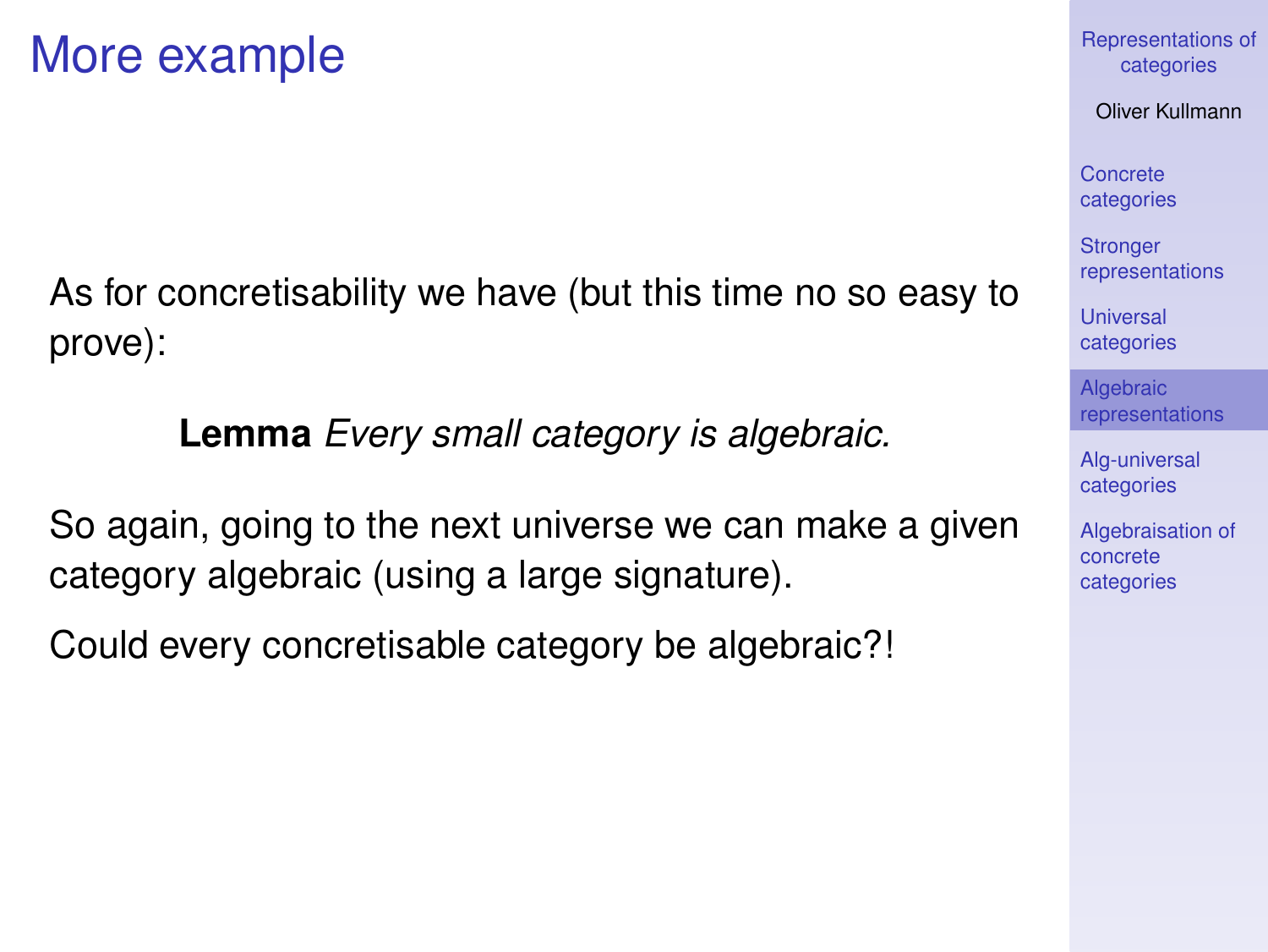### A category is **algebraic-universal** if every algebraic category has a full embedding.

- Are there algebraic-universal categories which are algebraic ?
- <span id="page-15-0"></span>• And if they exist, do we have universal categories amongst them ?

[Representations of](#page-0-0) categories

Oliver Kullmann

Concrete [categories](#page-4-0)

**Stronger** [representations](#page-9-0)

Universal [categories](#page-11-0)

**Algebraic** [representations](#page-12-0)

[Alg-universal](#page-15-0) categories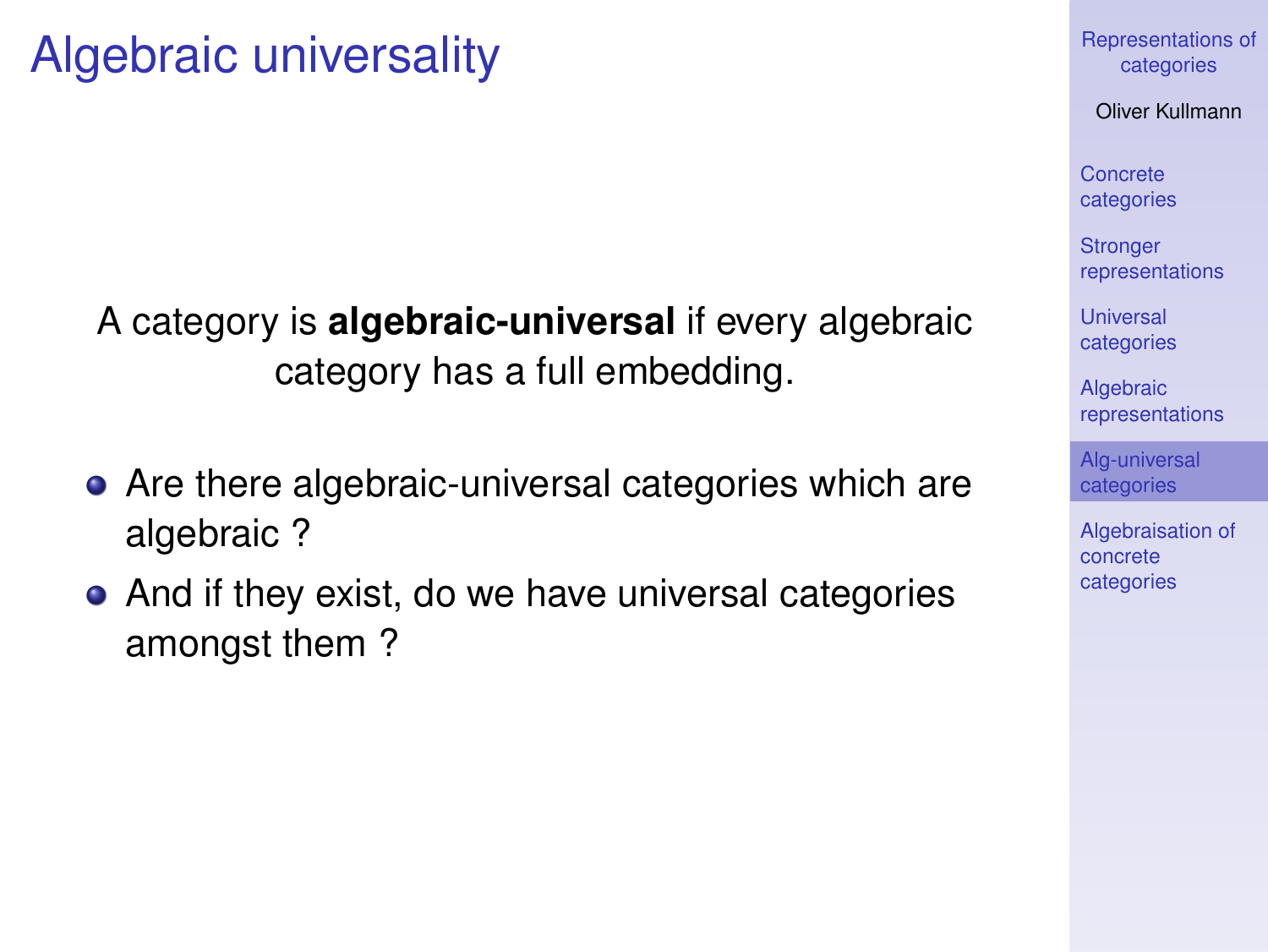# A major result

**Theorem** *The category* SGR *of semigroups is algebraic-universal.*

- So there is for example a full embedding of  $\mathfrak{M} \mathfrak{O} \mathfrak{N}$ into  $\mathfrak{S}\mathfrak{GR}$  (it would be nice to see it).
- Using truly large semigroups (in the next universe), thus every category can be represented by semigroups.

What about this universe — is  $\mathfrak{GBR}$  also universal ?!?

(It is easy to see that  $\Im \mathfrak{C} \Im$  is fully embedabble into  $\Im \mathfrak{B} \Re$ . But  $S(P^+)$  or  $S(P^-)$  ?!?)

[Representations of](#page-0-0) categories

Oliver Kullmann

Concrete [categories](#page-4-0)

**Stronger** [representations](#page-9-0)

**Universal** [categories](#page-11-0)

**Algebraic** [representations](#page-12-0)

[Alg-universal](#page-15-0) categories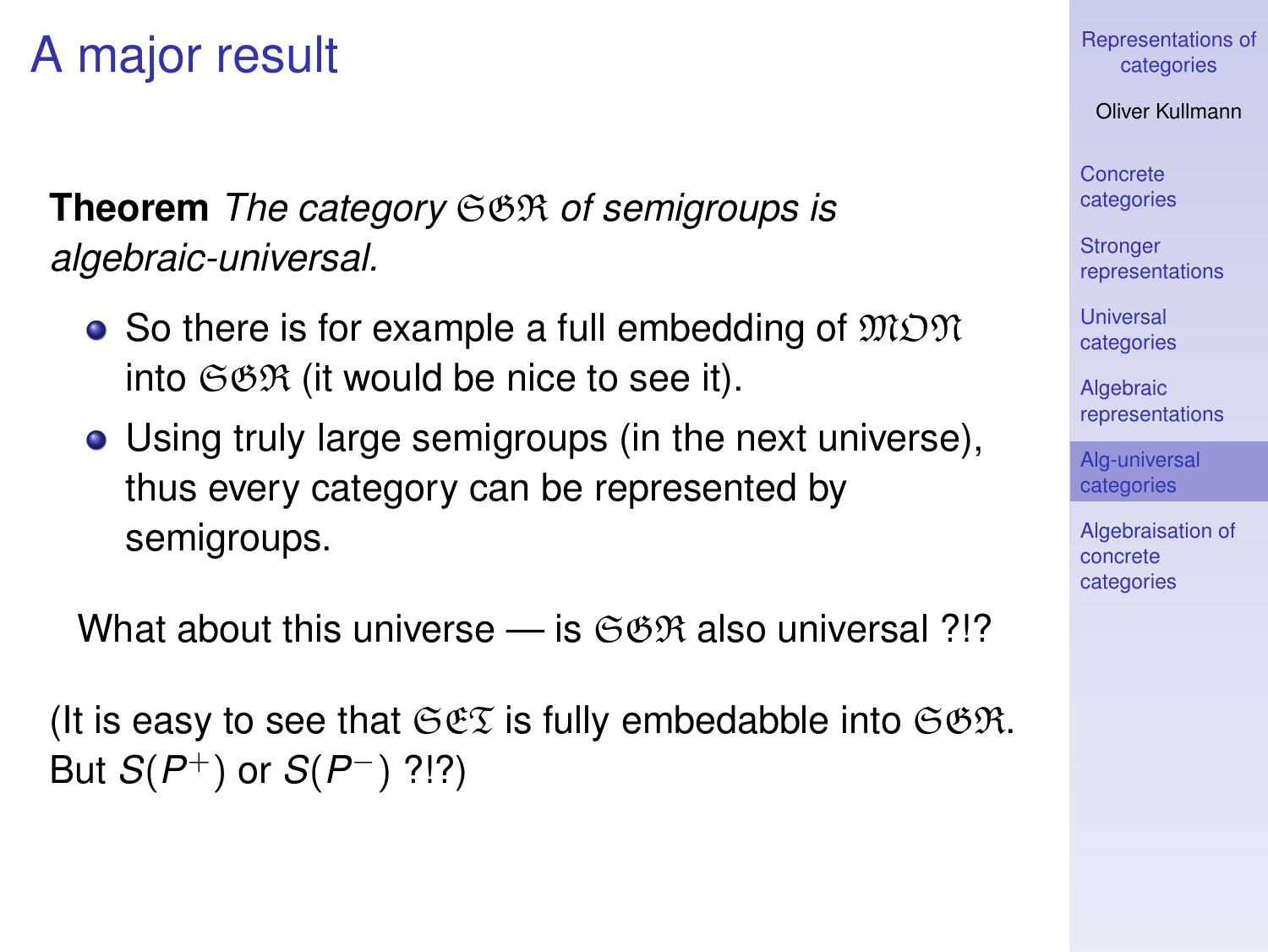## Filters and ultrafilters

- A **filter** on a set X is a non-empty subset of  $\mathbb{P}(X)$ stable under binary intersection and superset-formation; the filter is **proper** if not containing ∅.
- An **ultrafilter** on *X* is a filter on *X* which is maximal amongst all proper filters.
- The set of ultrafilters on *X* is denoted by β*X*.
- For *x* ∈ *X* the generated **trivial** (or **principal**) **ultrafilter** is  $\mathfrak{G}_{\mathfrak{F}}(x) := \{A \in \mathbb{P}(X) : x \in A\}.$
- On a finite set *X* every ultrafilter is trivial, and thus  $card(\beta X) = card(X)$ .
- <span id="page-17-0"></span>On an infinite set X we have card $(\beta X) = 2^{2^{card(X)}}$ .

[Representations of](#page-0-0) categories

Oliver Kullmann

Concrete [categories](#page-4-0)

**Stronger** [representations](#page-9-0)

**Universal** [categories](#page-11-0)

**Algebraic** [representations](#page-12-0)

[Alg-universal](#page-15-0) categories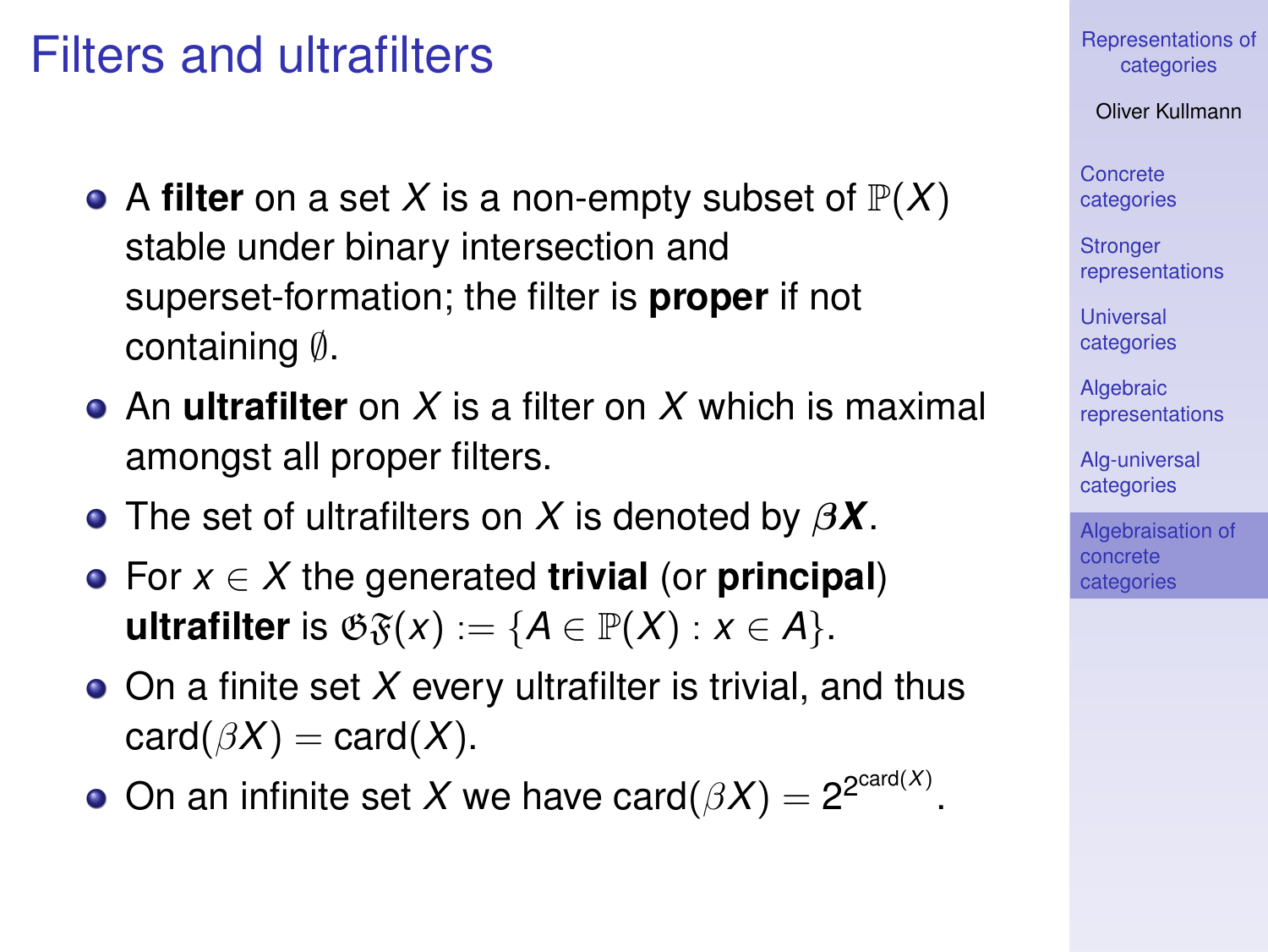# More than finite intersections ?

Filters are stable under finite intersections. Can more be said?

- <sup>1</sup> The elements of β*X* correspond 1-1 to finitely additive  $\{0, 1\}$ -valued probability measures  $\mu$  on X.
- 2 The non-trivial elements of  $\beta X$  correspond to those  $\mu$ which are not "point measures", i.e., for which  $\mu({x}) = 0$  for all  $x \in X$ .
- <sup>3</sup> For an infinite cardinal number α, the elements of β*X* stable under intersection of at most  $\alpha$  elements correspond 1-1 to the  $\alpha$ -additive {0, 1}-valued probability measures on *X*.

[Representations of](#page-0-0) categories

Oliver Kullmann

Concrete [categories](#page-4-0)

**Stronger** [representations](#page-9-0)

**Universal** [categories](#page-11-0)

**Algebraic** [representations](#page-12-0)

[Alg-universal](#page-15-0) categories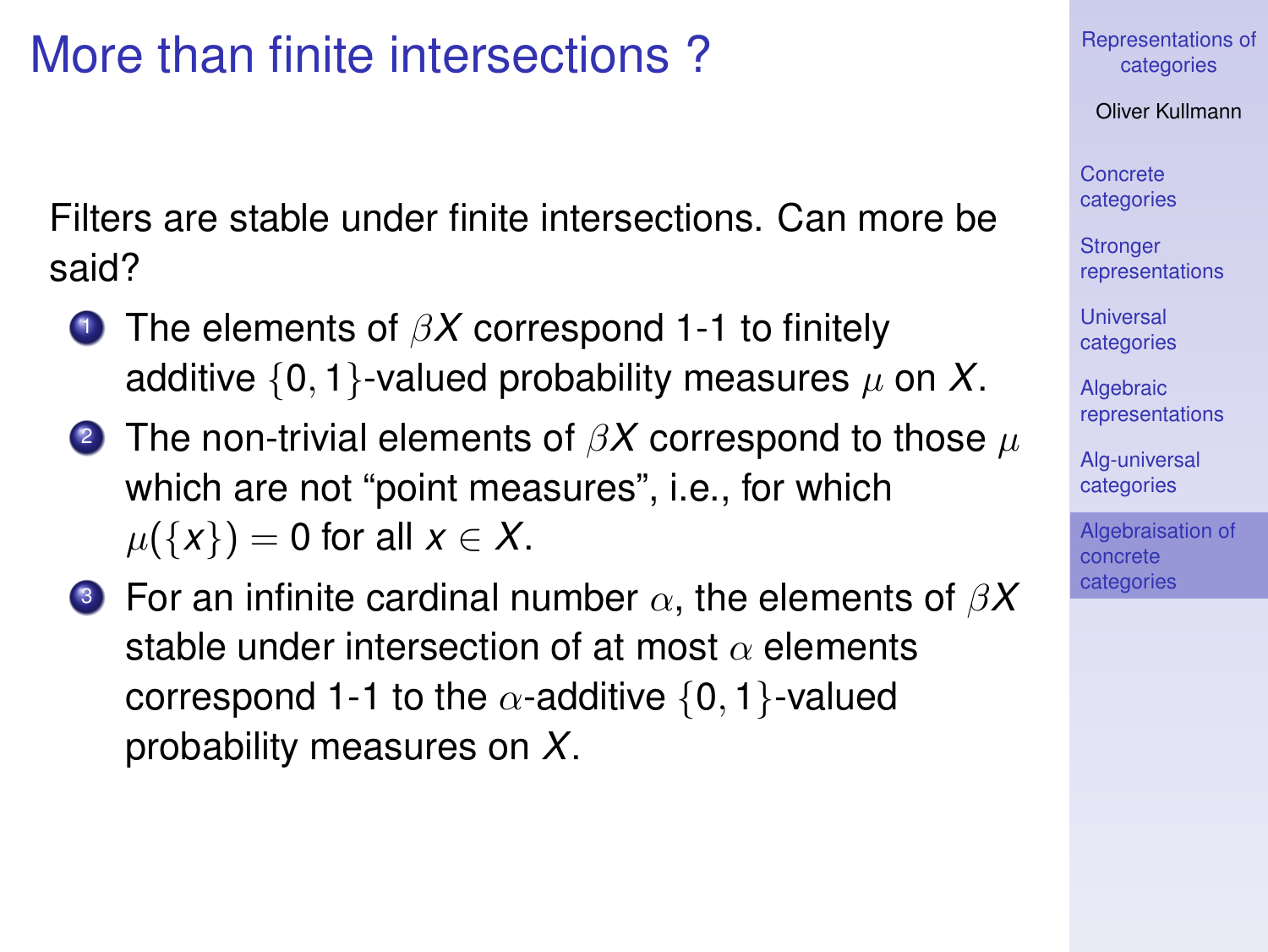# Hypothesis (M)

Condition " $(M)$ " on universe  $U$  is:

*In*  $\mathbb U$  *there is a cardinal number*  $\alpha \in \mathbb U$ *, such that in*  $\mathbb U$ *every* α*-additive* {0, 1}*-valued probability measure is trivial.*

- **1** For every  $\alpha$ , the smallest cardinality of a set X with a non-trivial  $\alpha$ -additive {0, 1}-valued measure is **strongly inaccessible** (that is, is uncountable and is unreachable by union and power-set formation).
- 2 So if  $U$  does not fulfil (M), then  $U$  contains an unbounded set of strongly inaccessible cardinal numbers.

[Representations of](#page-0-0) categories

Oliver Kullmann

Concrete [categories](#page-4-0)

**Stronger** [representations](#page-9-0)

**Universal** [categories](#page-11-0)

**Algebraic** [representations](#page-12-0)

[Alg-universal](#page-15-0) categories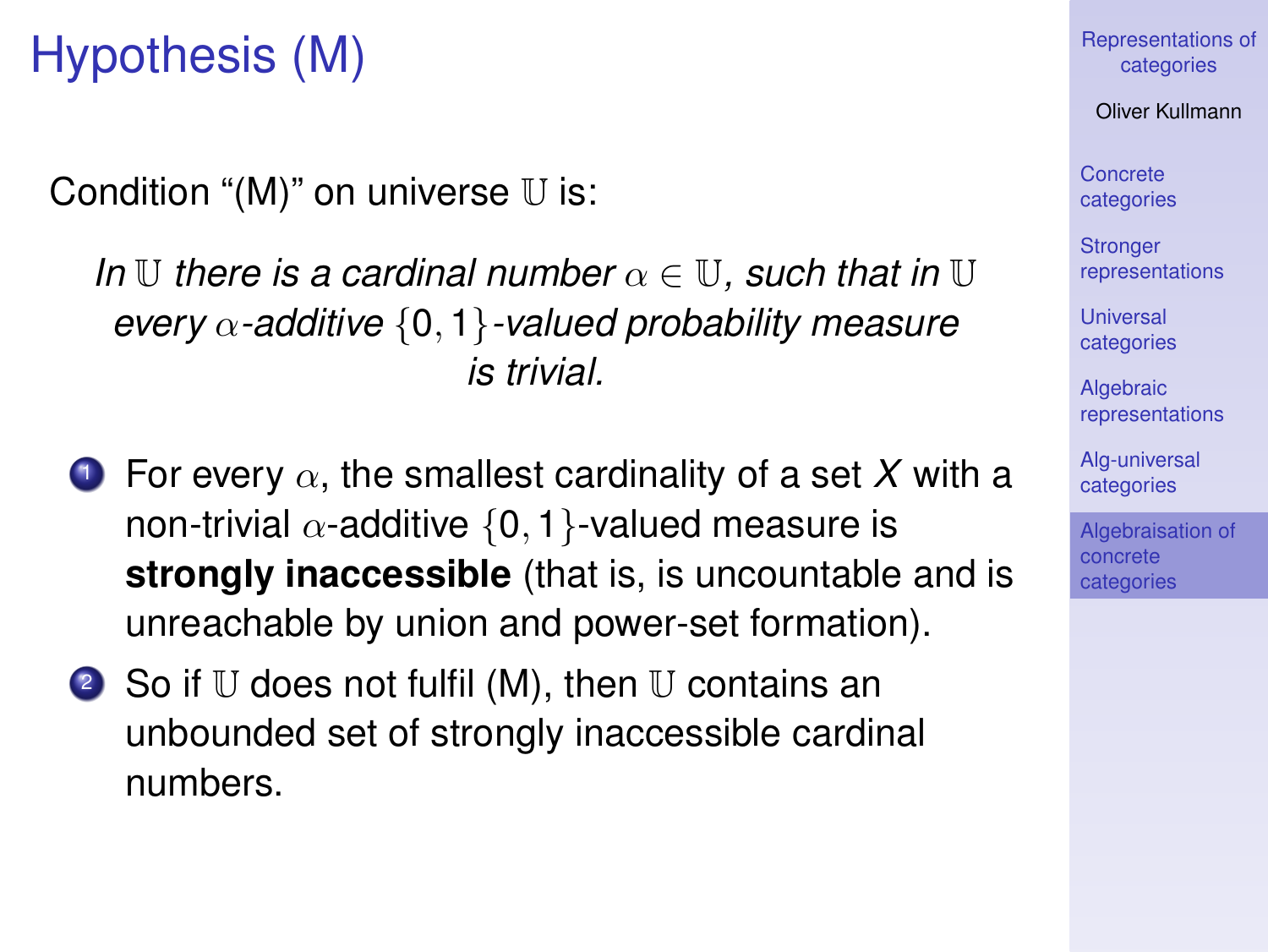# A necessary condition for "not (M)"

- The strongly inaccessible cardinal numbers are the cardinalities of universes.
- Call a universe U a **universe of the second kind** if U is not just a model of ZFC, but also of ZFCU (that is, besides the stability under all set-theoretic operations, for every  $x \in \mathbb{U}$  there exists also a universe  $\mathbb{U}'$  with  $x \in \mathbb{U}' \in \mathbb{U}$ ).
- $\bullet$  A universe II is a universe of the second kind iff II contains an unbounded set of strongly inaccessible cardinal numbers (unbounded within U).

So if  $U$  does not fulfil (M), then  $U$  must be a universe of the second kind.

[Representations of](#page-0-0) categories

Oliver Kullmann

Concrete [categories](#page-4-0)

**Stronger** [representations](#page-9-0)

Universal [categories](#page-11-0)

**Algebraic** [representations](#page-12-0)

[Alg-universal](#page-15-0) categories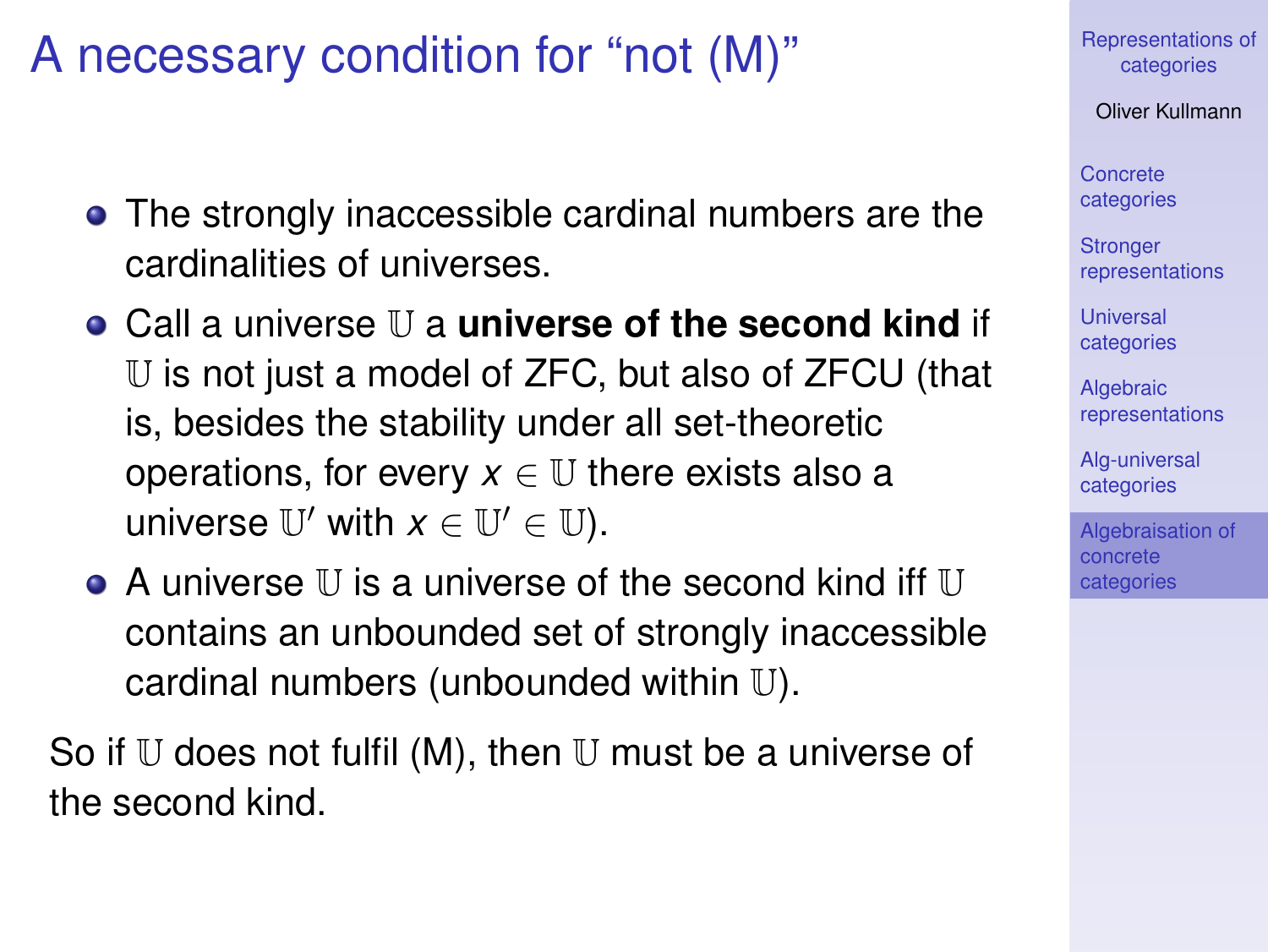# About the universality of  $\mathfrak{S}\mathfrak{GR}$

If the universe fulfils (M):

- <sup>1</sup> *Every concretisable category is algebraic*.
- 2 So GOR is universal.

If the universe does not fulfil (M):

- $\mathbf{D}$   $\mathfrak{S}\mathfrak{E}\mathfrak{T}^t$  is not algebraic.
- <sup>2</sup> So *no algebraic category is universal*.

[Representations of](#page-0-0) categories

Oliver Kullmann

Concrete [categories](#page-4-0)

**Stronger** [representations](#page-9-0)

Universal [categories](#page-11-0)

**Algebraic** [representations](#page-12-0)

[Alg-universal](#page-15-0) categories